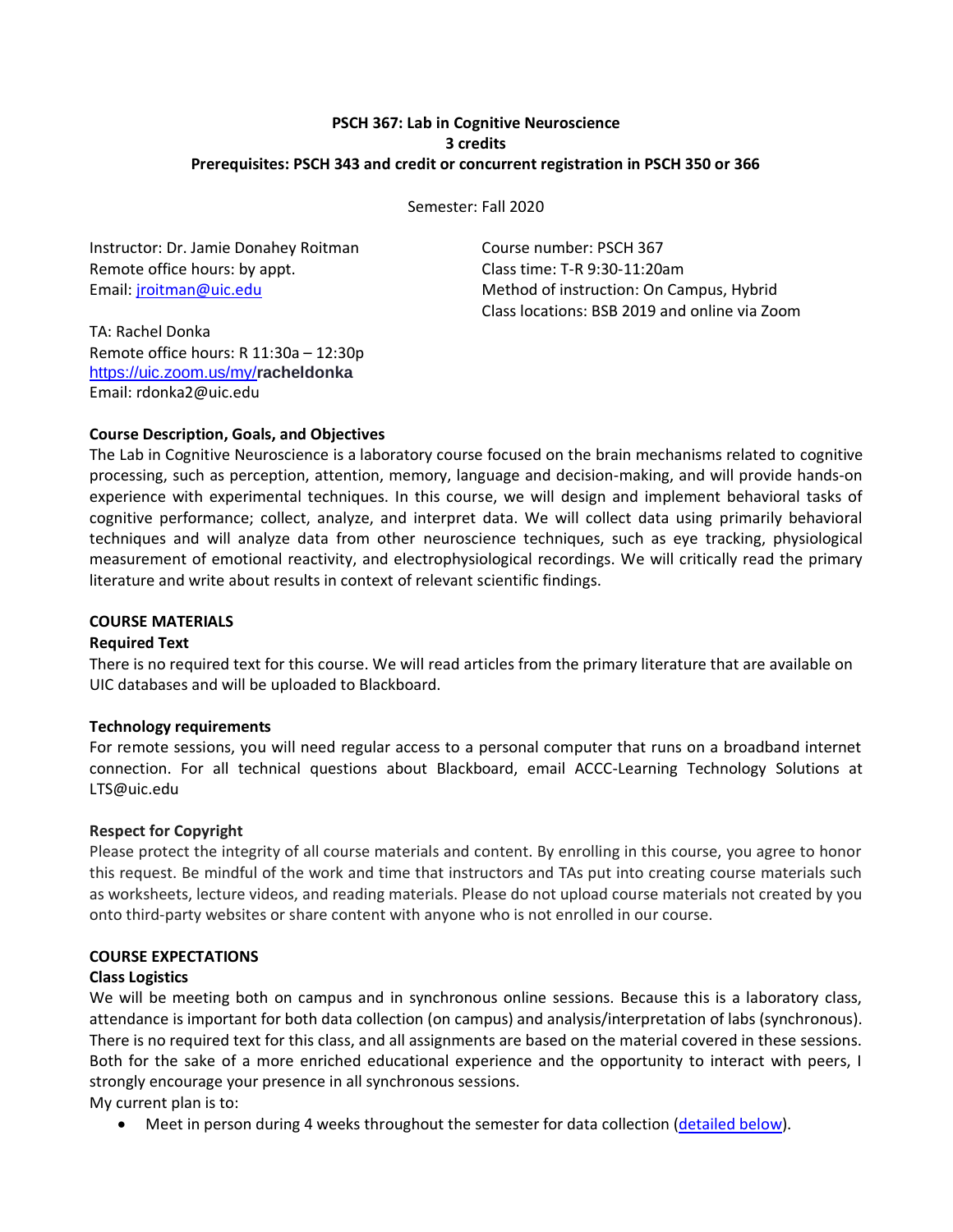- $\circ$  BSB 2019 has been arranged to allow for 10 students, an instructor, and a TA at one time.
- o During the first week, we will schedule who will be in the classroom on each day to maintain compliance with the space limitations.
- o Disposable masks, gloves, sanitizer, and disinfectant will be available in the classroom.
- $\circ$  On days of in person attendance, you will have card access to the building, and will need to complete a health survey before entering.
- o UIC is providing [free, saliva-based COVID testing.](https://today.uic.edu/covid-19-saliva-testing) I strongly encourage you to test before coming to class.
- o If you are not comfortable being on campus, please contact me privately.
- Conduct synchronous sessions at the scheduled class time. These sessions will be held on Zoom and will be recorded. Again, they will be much more productive if you are present, so I strongly encourage your participation.
- Use Blackboard, Zoom, and Google apps as integral parts of the course. All course information will be available on Blackboard, with links to Zoom recordings and Google forms, sheets, and docs that we will use to complete labs.

Note: this plan is tentative and dependent on public health measures. As the situation evolves, I will notify you of any changes. This may include "front-loading" data collection so we have everything in hand for the rest of the semester, or including sets of data collected by prior classes.

# **Course Communications**

Blackboard is an integral tool for communication for this course. Announcements will be available on Blackboard, and I highly recommend that you adjust your settings to receive notice of announcements by email. Lecture slides will be posted before class each day, and grades will be posted as soon as they are available.

To best participate in remote classes:

- Be in a quiet place and use headphones
- Mute microphone unless talking
- Turn video on when speaking or engaging in group activities
- Quit all other screens (email, text, social media) to create a classroom "presence"
- Actively participate in class
- Raise your hand if you have a question to ask verbally
- Use the Chat feature if you prefer to type your question

When interacting with peers online, please:

- Be sensitive to different cultural and linguistic backgrounds, as well as different political and religious beliefs.
- Use good taste when composing your responses. Swearing and profanity should be avoided. Also consider that slang terms can be misunderstood or misinterpreted.
- Don't use all capital letters when composing your responses. This can be considered "shouting" and is regarded as impolite or aggressive.
- Be respectful of others' views and opinions. *Call in, don't call out*.
- Use good grammar and spelling, and avoid using text messaging shortcuts.

I am happy to communicate with you by email, and this is often the most reliable way to reach me. You should be sure to identify yourself as a student in Psch 367. In general, people born before 1983 will take your message more seriously if you use proper spelling, punctuation, and grammar. Finally, it will serve you well to not demand a response 'ASAP'. I will typically be able to respond to emails within two workdays, but there will be circumstances that prevent this occasionally. These suggestions may seem superficial, but communicating in a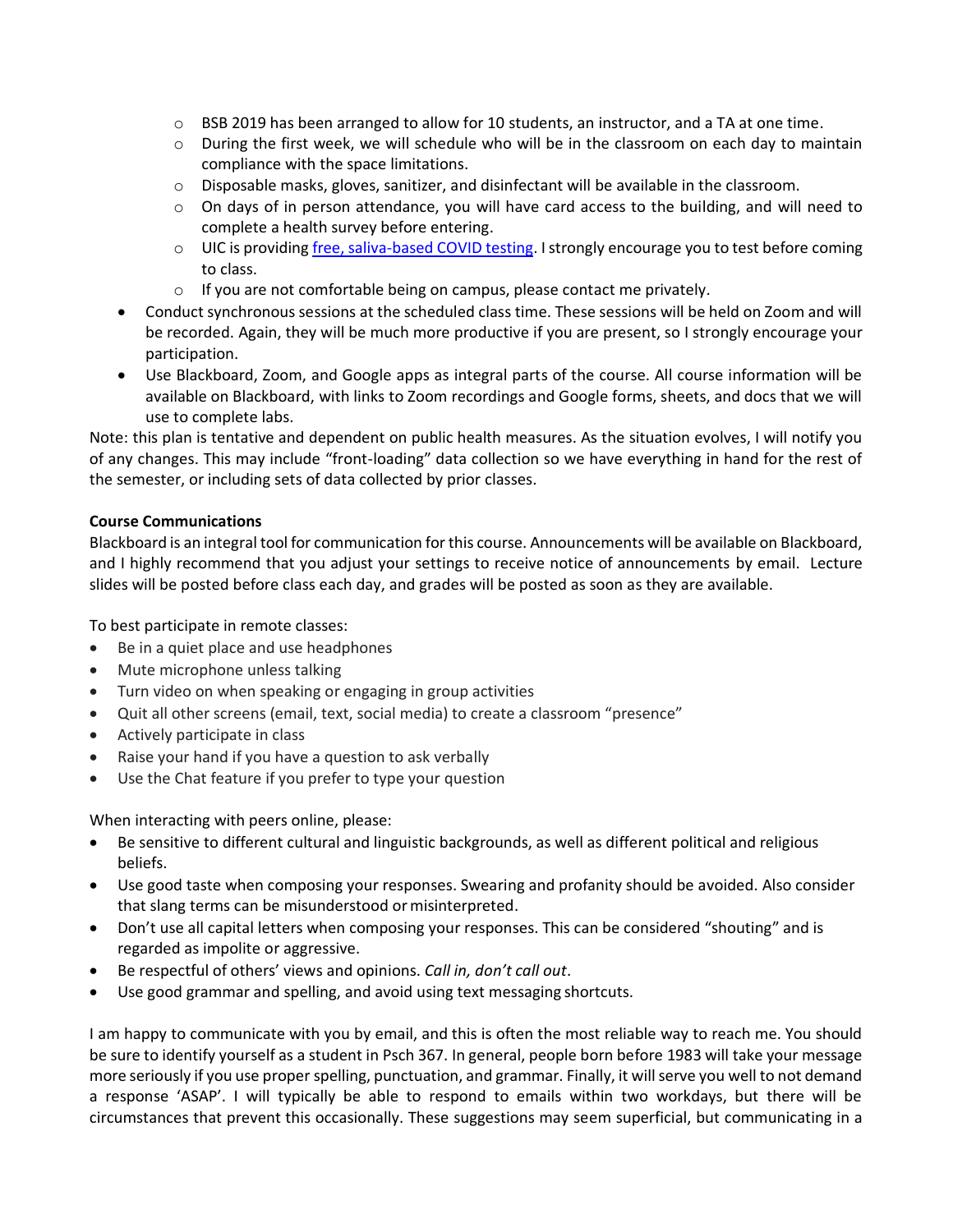professional manner with those who are teaching (mentoring, advising, or employing) you will make a good impression and are an essential part of your professional development.

## **Privacy Notification and Policy for Video Recording of Synchronous Class Sessions**

I will be recording synchronous class sessions. The recording feature for others is disabled so that no one else will be able to record this session through Zoom, Blackboard Collaborate, Webex, or Echo360. Recording by other means is not permitted. The recorded class sessions will be posted on our Blackboard class website unless otherwise notified.

If you have privacy concerns and do not wish to appear in the recording, turn OFF your video and notify me in writing (via email) prior to the next class session. If you prefer to use a pseudonym instead of your name, please let me know what name you will be using, so that I can identify you during the class session. If you would like to ask a question, you may do so privately through the chat feature by addressing your question to me or your TA only (and not to "everyone"), or you may contact me or your TA by another private method, which we will agree upon in advance of class. If you have questions or concerns about this video recording policy, please contact me before the end of the first week of class.

## **Policy for Missed or Late Work**

All assignments must be handed in by the time and date listed on Blackboard. No extra credit will be given and no evaluations can be dropped. There are several writing assignments throughout this course, which you will submit via Blackboard's SafeAssign. This course meets the Psychology major requirement for writing in the discipline. A significant portion of your final grade will be based on a single lab report. You will be asked to hand in drafts **of sections of the lab report and you will receive feedback on these drafts.** If you submit any written assignment at any time after the deadline, the grade for that assignment will be reduced by 10% for each day late, beginning at the time that the assignment is due.

### **Academic Honesty**

UIC is an academic community committed to providing an environment in which research, learning, and scholarship can flourish and in which all endeavors are guided by academic and professional integrity. In this community, all members including faculty, administrators, staff, and students alike share the responsibility to uphold the highest standards of academic honesty and quality of academic work so that such a collegial and productive environment exists. As a student and member of the UIC community, you are expected to adhere to the [Community Standards](https://dos.uic.edu/community-standards/) of integrity, accountability, and respect in all of your academic endeavors. When [accusations of academic dishonesty occur,](https://dos.uic.edu/community-standards/academic-integrity/) the Office of the Dean of Students investigates and adjudicates suspected violations of this student code. Unacceptable behavior includes cheating, unauthorized collaboration, fabrication or falsification, plagiarism, using unauthorized study aids, coercion regarding grading or evaluation of coursework, and facilitating academic misconduct. Please review the [UIC Student Disciplinary Policy](https://dos.uic.edu/wp-content/uploads/sites/262/2018/10/DOS-Student-Disciplinary-Policy-2018-2019-FINAL.pdf) for additional information about the process by which instances of academic misconduct are handled towards the goal of developing responsible student behavior. *By submitting your assignments for grading you acknowledge these terms, you declare that your work is solely your own*, *and you promise that, unless authorized by the instructor or proctor, you have not communicated with anyone in any way during an exam or other online assessment.* 

## **COVID-19 POLICIES Safety Protocols**

**Face Masks:** Masks must be worn at all times by all students, faculty, and staff while on campus, whether in or out of class, in all offices, on all pathways, and inside and outside of all buildings, in accordance with [University](https://today.uic.edu/coronavirus) [policies.](https://today.uic.edu/coronavirus) If you do not wear a mask, you will be asked to leave the classroom and will not be allowed back in class unless or until you wear a mask. Eating and drinking is not allowed in classrooms.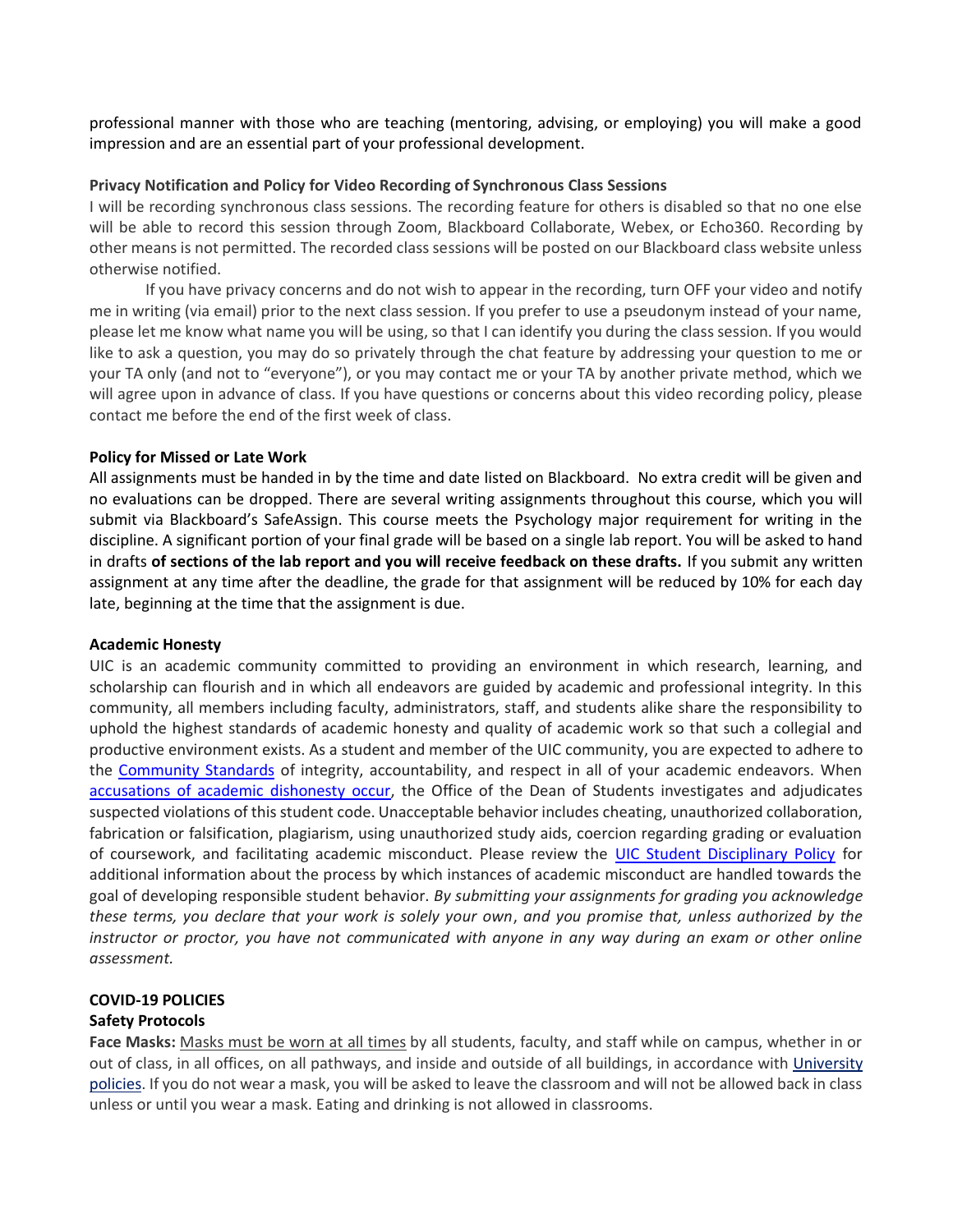**Social Distancing:** We all must maintain appropriate social distancing at all times, whether in or out of class, in all offices, on all pathways, and inside and outside of all buildings. On-campus classes are being held in classrooms that are large enough to maintain a minimum physical distance of 6 feet (or two arm's length) between people; we will implement assigned seating to ensure social distancing is observed and also to make contact tracing easier if there is an incident of COVID-19 infection in our class.

**Hand Washing/Sanitizing:** Everyone is expected to wash or sanitize their hands before class, either by using personal sanitizer or by using one of the sanitizer dispensers located on campus. Please remember to wash your hands with soap for 20 seconds or more. If using hand sanitizer, please remember it should be at least 60% alcohol and you should rub your hands together until dry.

# **COVID-19 Infection Procedures, Testing and Tracing:**

UIC has built an infrastructure for COVID-19 testing and tracing of UIC community members. Please refer to the UIC website, [Coronavirus](https://today.uic.edu/coronavirus) Disease 2019 (COVID-19) | UIC Today, and the Circle Back to Campus Plan [website](https://today.uic.edu/circle-back-to-campus) and [newsletter](https://today.uic.edu/coronavirus-recovery) for up-to-date campus policies and procedures. For information about what to do: UIC [FAQs](https://today.uic.edu/frequently-asked-questions)

Students who think they have been exposed to COVID-19 or who have tested positive should inform Student Health Services at 312-996-2901, as soon as possible, so that the University can take action in accordance with [University](https://today.uic.edu/coronavirus) policies. Please do not hesitate to share a positive diagnosis; your identity will NOT be revealed to your classmates. UIC's utmost concern is for the students' welfare and trying to ensure that everyone can take the needed precautions to reduce the likelihood of additional infection. Arrangements will be made with students on an individual basis to accommodate missed classes or assignments due to illness.

## **RELIGIOUS HOLIDAYS**

I will make every effort to avoid scheduling exams or requiring student projects be submitted on religious holidays. If you wish to observe your religious holidays, please notify me of the date when you will be absent. If an assignment is due during your absence, I will adjust the due date appropriately. Students may appeal through campus grievance procedures for religious accommodations.

### **ACADEMIC DEADLINES**

https://catalog.uic.edu/ucat/academic-calendar/#Fall2020

# **INCLUSIVE LEARNING ENVIRONMENT**

UIC values diversity and inclusion. Regardless of age, disability, ethnicity, race, gender, gender identity, sexual orientation, socioeconomic status, geographic background, religion, political ideology, language, or culture, we expect all members of this class to contribute to a respectful, welcoming, and inclusive environment for every other member of our class. If there are aspects of the instruction or design of this course that result in barriers to your inclusion, engagement, accurate assessment or achievement, please notify me as soon as possible.

### **ACCOMMODATIONS**

UIC is committed to full inclusion and participation of people with disabilities in all aspects of university life. If you face or anticipate disability-related barriers while at UIC, please connect with the Disability Resource Center (DRC) at drc.uic.edu, via email at drc@uic.edu, or call (312) 413-2183 to create a plan for reasonable accommodations. In order to receive accommodations, you will need to disclose the disability to the DRC, complete an interactive registration process with the DRC, and provide me with a Letter of Accommodation (LOA). Upon receipt of a LOA, I will gladly work with you and the DRC to implement approved accommodations.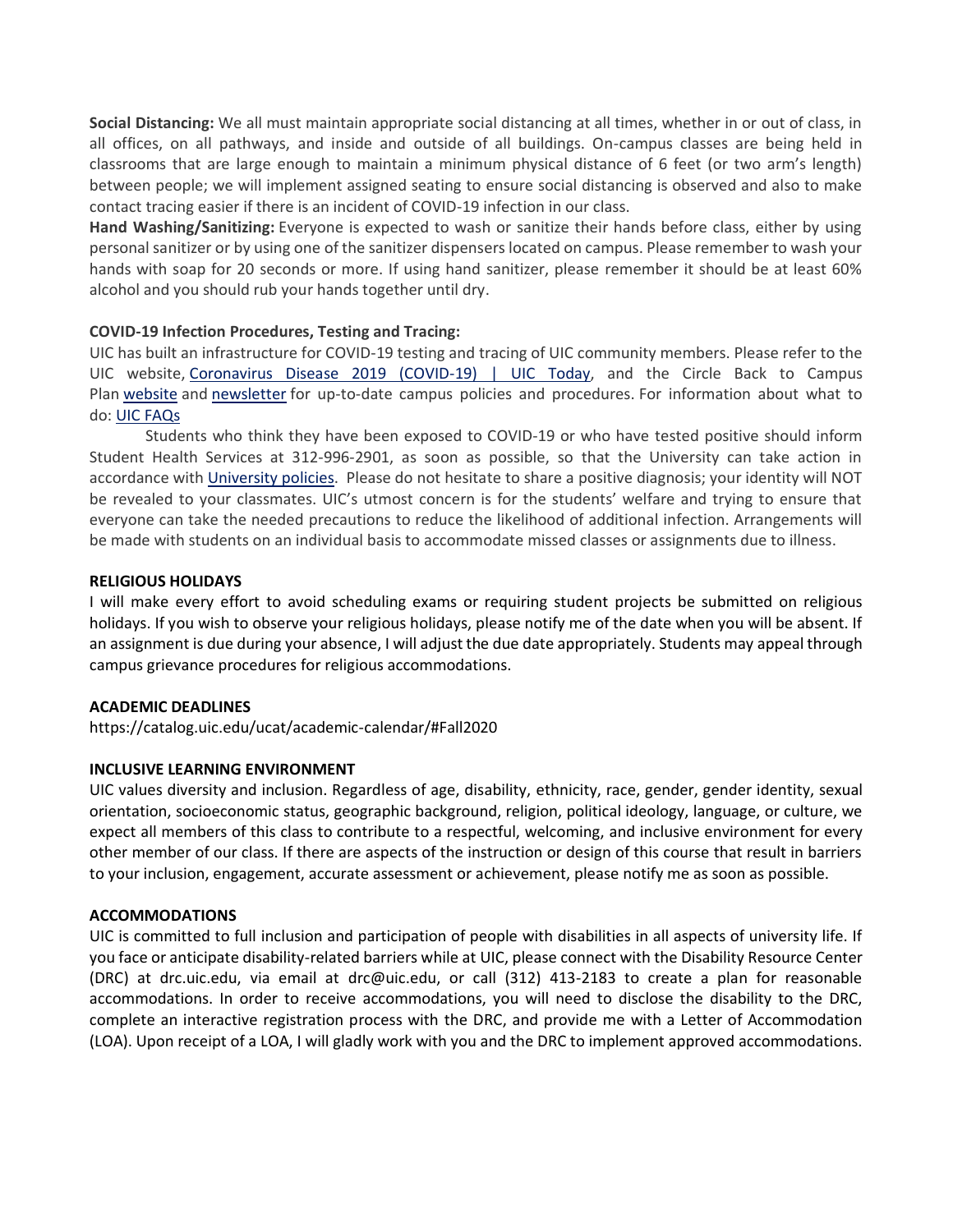## **METHODS OF EVALUATION, & GRADING POLICIES**

You will be evaluated based on multiple short writing assignments. Grades for each lab summary will typically be posted within 1 week of its due date. You are permitted a single revision of one lab summary to replace its initial scoring. The revised lab summary is due at the end of Finals week. You should contact the TA or me **promptly** for advice if you are not performing as well as you want for advice on how to improve your performance.

| <b>Assessments</b>        | <b>Points</b>              | Percent of grade |
|---------------------------|----------------------------|------------------|
| $\,$ 5 Lab summaries $\,$ | 30 points each (150 total) | 20% each         |

The distribution of grades will be: A: 135-150 points B: 120-134 C: 105-119 D: 90-104 F: 0-89

## **Grievance Procedures**

UIC is committed to the most fundamental principles of academic freedom, equality of opportunity, and human dignity involving students and employees. Freedom from discrimination is a foundation for all decision making at UIC. Students are encouraged to study the University's "[Nondiscrimination Statement](http://www.uic.edu/depts/oar/campus_policies/nondiscrimination_statement.html)". Students are also urged to read the document "[Public Formal Grievance Procedures](http://www.uic.edu/depts/oar/campus_policies/public_grievance_procedures.html)". Information on these policies and procedures is available on the University web pages of the Office of Access and Equity: [http://oae.uic.edu/.](http://oae.uic.edu/)

### **Course Evaluation**

Student evaluations of teaching play a fundamental role in improving course content, format, and delivery (teaching) at UIC. The Office for Faculty Affairs offers all Colleges and Departments the opportunity to participate in an *online* course evaluation system.

Students receive an email invitation in their 'uic.edu' inbox with the following title in the subject line: "UIC Student Evaluation of Teaching [Course Name] [Instructor Name] [Semester, Year]." It will contain a link and a unique student password for the online evaluation for that course. Students will need an electronic device with Internet access to complete the evaluation online. Submitted course evaluations cannot be removed from the system so it is vital that students pay attention to the *instructor name* and *course name* when completing their evaluations. Students must complete the online evaluations before 12 am on the first day of finals. No exceptions are made if the evaluation is not submitted before 12 am on the first day of finals.

For more information about the program and timelines for when the system is open to students to complete the evaluations, please visit:

<https://faculty.uic.edu/development/teachingandlearning/evaluations/>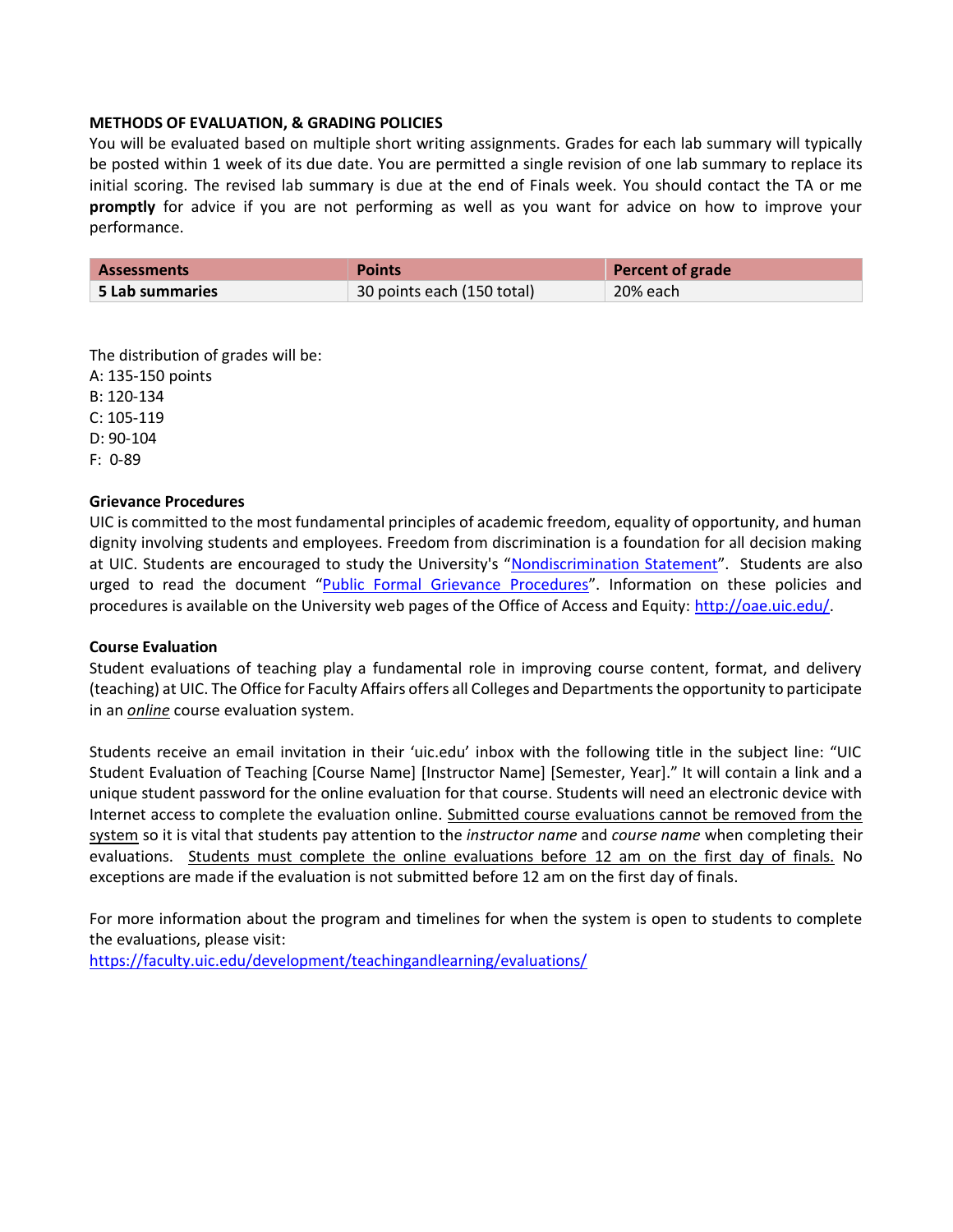| Week                                               | Day                     | <b>Date</b> | <b>Format/Activity</b>                        | <b>Due</b>                          |  |
|----------------------------------------------------|-------------------------|-------------|-----------------------------------------------|-------------------------------------|--|
| <b>Sensation &amp; Perception (Sand the floor)</b> |                         |             |                                               |                                     |  |
| $\mathbf{1}$                                       | T                       | 8/25        | Synchronous: Overview                         |                                     |  |
|                                                    | ${\sf R}$               | 8/27        | Synchronous: Processing visual information    |                                     |  |
| $\overline{2}$                                     | $\mathsf T$             | 9/1         | On campus: Color and motion group 1           |                                     |  |
|                                                    | R                       | 9/3         | On campus: Color and motion group 2           |                                     |  |
| 3                                                  | $\mathsf T$             | 9/8         | Synchronous: Data analysis                    |                                     |  |
|                                                    | $\mathsf R$             | 9/10        | Synchronous: Data interpretation              |                                     |  |
| <b>Attention (Wax on, wax off)</b>                 |                         |             |                                               |                                     |  |
| $\overline{\mathbf{4}}$                            | T                       | 9/15        | Synchronous: Primary sensory mechanisms       | <b>S&amp;P summary</b>              |  |
|                                                    | $\mathsf{R}$            | 9/17        | Synchronous: Parietal and frontal mechanisms  |                                     |  |
| 5                                                  | $\mathsf T$             | 9/22        | On campus: Visual search group 1              |                                     |  |
|                                                    | R                       | 9/24        | On campus: Visual search group 2              |                                     |  |
| 6                                                  | $\mathsf T$             | 9/29        | Synchronous: Data analysis                    |                                     |  |
|                                                    | ${\sf R}$               | 10/1        | Synchronous: Data interpretation              |                                     |  |
| <b>Memory (Paint the fence)</b>                    |                         |             |                                               |                                     |  |
| $\overline{\mathbf{z}}$                            | T                       | 10/6        | Synchronous: Multiple memory systems          | <b>Attention summary</b>            |  |
|                                                    | $\mathsf R$             | 10/8        | Synchronous: Multiple memory systems          |                                     |  |
|                                                    | Τ                       | 10/13       | On campus: Iconic memory group 1              |                                     |  |
| 8                                                  | $\mathsf R$             | 10/15       | On campus: Iconic memory group 2              |                                     |  |
| $\boldsymbol{9}$                                   | $\mathsf T$             | 10/20       | Synchronous: Data analysis                    |                                     |  |
|                                                    | ${\sf R}$               | 10/22       | Synchronous: Data interpretation              |                                     |  |
| <b>Higher cognitive function (Paint the house)</b> |                         |             |                                               |                                     |  |
|                                                    | $\mathsf T$             | 10/27       | Asynchronous: Higher cognition group 1        | <b>Memory summary</b>               |  |
| 10                                                 | $\overline{\mathsf{R}}$ | 10/29       | <b>Asynchronous: Higher cognition group 2</b> |                                     |  |
| 11                                                 | $\mathsf T$             | 11/3        | no class: Election Day - be sure to vote!     |                                     |  |
|                                                    | $\mathsf R$             | 11/5        | Synchronous: Higher cognitive function        |                                     |  |
| 12                                                 | $\mathsf T$             | 11/10       | Synchronous: Data analysis                    |                                     |  |
|                                                    | $\mathsf R$             | 11/12       | Synchronous: Data interpretation              |                                     |  |
| <b>Executive control (Sweep the leg)</b>           |                         |             |                                               |                                     |  |
| 13                                                 | $\mathsf T$             | 11/17       | Synchronous: Executive control                | <b>Higher cognition summary</b>     |  |
|                                                    | ${\sf R}$               | 11/19       | Synchronous: Executive control                |                                     |  |
| 14                                                 | T                       | 11/24       | Asynchronous: Stroop data collection          |                                     |  |
|                                                    | $\mathsf R$             | 11/26       | no class - Thanksgiving                       |                                     |  |
| 15                                                 | $\mathsf T$             | 12/1        | Synchronous: Data analysis                    |                                     |  |
|                                                    | ${\sf R}$               | 12/3        | Synchronous: Data interpretation              |                                     |  |
| <b>Finals</b>                                      | $\mathsf T$             | 12/8        |                                               | <b>Executive control</b><br>summary |  |
|                                                    | $\mathsf F$             | 12/11       |                                               | <b>Optional summary</b><br>revision |  |

## <span id="page-5-0"></span>**TENTATIVE CALENDAR OF MAJOR COURSE EVENTS AND DEADLINES**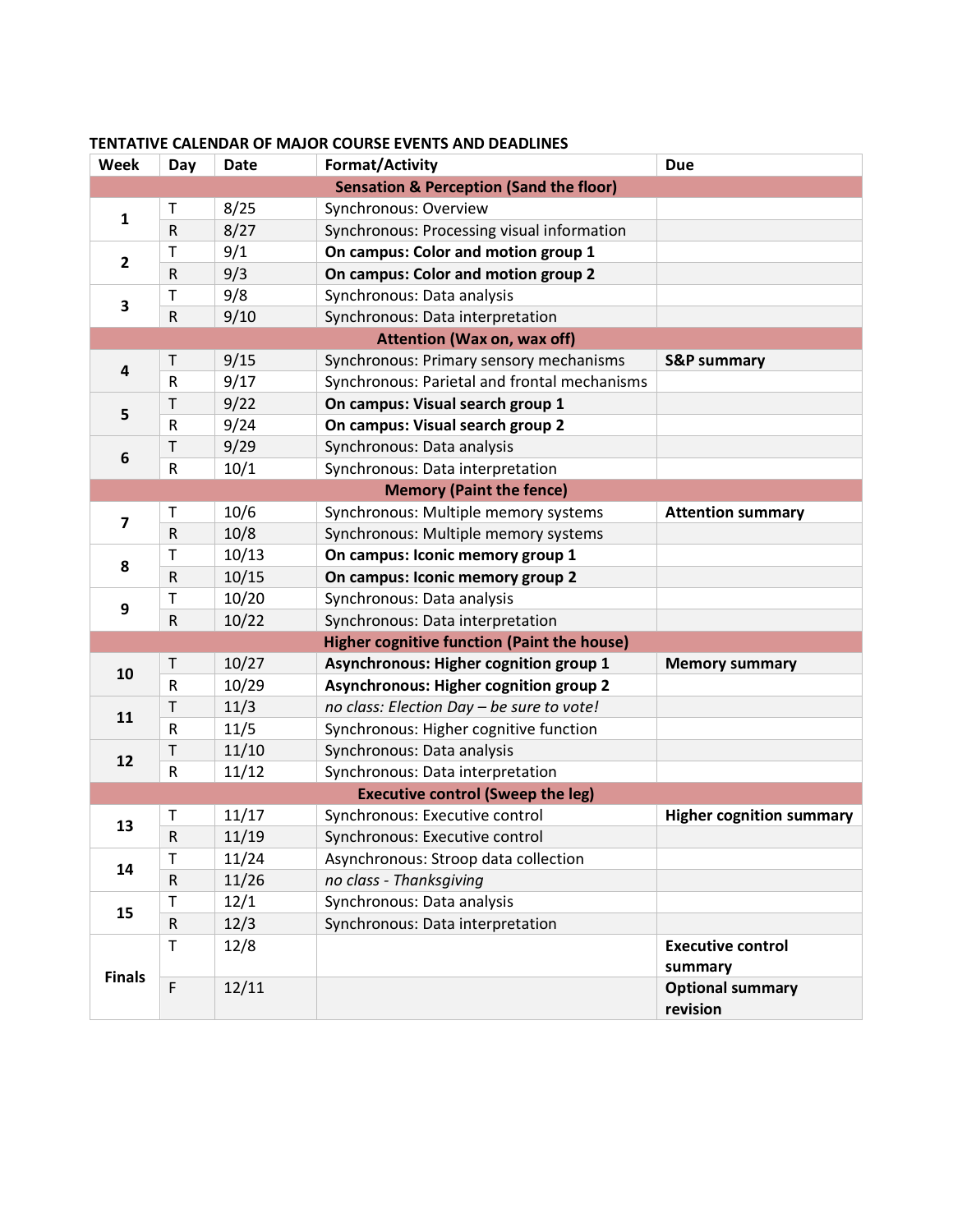#### **UIC RESOURCES**

If you find yourself having difficulty with the course material or any other difficulties in your student life, don't hesitate to ask for help! Come to me, or if it is about an issue beyond this class, please contact your college advisors, or get help from any number of other support services on campus. You can get a referral to the right place, or help on the spot, from a concerned advisor in the Undergraduate Success Center (USC) at [usc@uic.edu.](mailto:usc@uic.edu)

#### See also:

**The Writing Center,** located in Grant Hall 105, offers one-on-one consultation with student writers who need help developing ideas, or need advice, guidance or additional instruction on any aspects of writing in any class. Tutors are prepared to spend fifty minutes per appointment, and there is no limit to the number of tutoring sessions you can have each semester. Make an appointment and be on time! Bring the paper on which you're working, as well as any related drafts or notes, and information about the assignment. For an appointment, call the Writing Center at (312) 413-2206, or stop by room 105 of Grant Hall. Visit the Writing Center website for more information.

## <https://writingcenter.uic.edu/>

**The Math and Science Learning Center,** located in the Science and Engineering South Building (SES) at 845 W. Taylor St. 3<sup>rd</sup> Floor, Room 247, is a meeting place for students in Math, Biological Sciences, Chemistry, Earth and Environmental Sciences, and Physics. At the MSLC, students can meet with graduate teaching assistants for tutoring in 100-level courses, arrange informal group study sessions with other students, or meet up with friends to attend one of the workshops, seminars, or other activities sponsored by the SLC during the semester. Visit the website at [https://mslc.uic.edu/,](https://mslc.uic.edu/) call 312 355-4900 or email at [mslc@uic.edu.](mailto:mslc@uic.edu)

### **The UIC Library**

The library is located both on east and west campus, provides access to resources, study rooms, and research support both online via chat and in person. At Daley Library on the east side of campus, stop by the reference desk in the IDEA Commons, or make an appointment for research help on either side of campus. Learn more about library policies at [http://library.uic.edu/.](http://library.uic.edu/) To find research materials in specific subject areas view the Research Guides at [http://researchguides.uic.edu/.](http://researchguides.uic.edu/)

**The Academic Center for Excellence** can help if you feel you need more individualized instruction in reading and/or writing, study skills, time management, etc. Phone: (312) 413-0031.

**Counseling Services** are available for all UIC students. You may seek free and confidential services from the Counseling Cente[r www.counseling.uic.edu.](http://www.counseling.uic.edu/) The Counseling Center is located in the Student Services Building; you may contact them at (312) 996-3490. In addition to offering counseling services, the Counseling Center also operates the InTouch Crisis Hotline from 6:00 p.m.-10:30 p.m. They offer support and referrals to callers, as well as telephone crisis interventions; please call (312) 996-5535.

### **Campus Advocacy Network**

Under the Title IX law you have the right to an education that is free from any form of gender-based violence and discrimination. Crimes of sexual assault, domestic violence, sexual harassment, and stalking are against the law and can be prevented. For more information or for confidential victim-services and advocacy contact UIC's Campus Advocacy Network at 312-413-1025 or visi[t http://can.uic.edu/.](http://can.uic.edu/) To make a report to UIC's Title IX office, email [TitleIX@uic.edu](mailto:TitleIX@uic.edu) or (312) 996-5657.